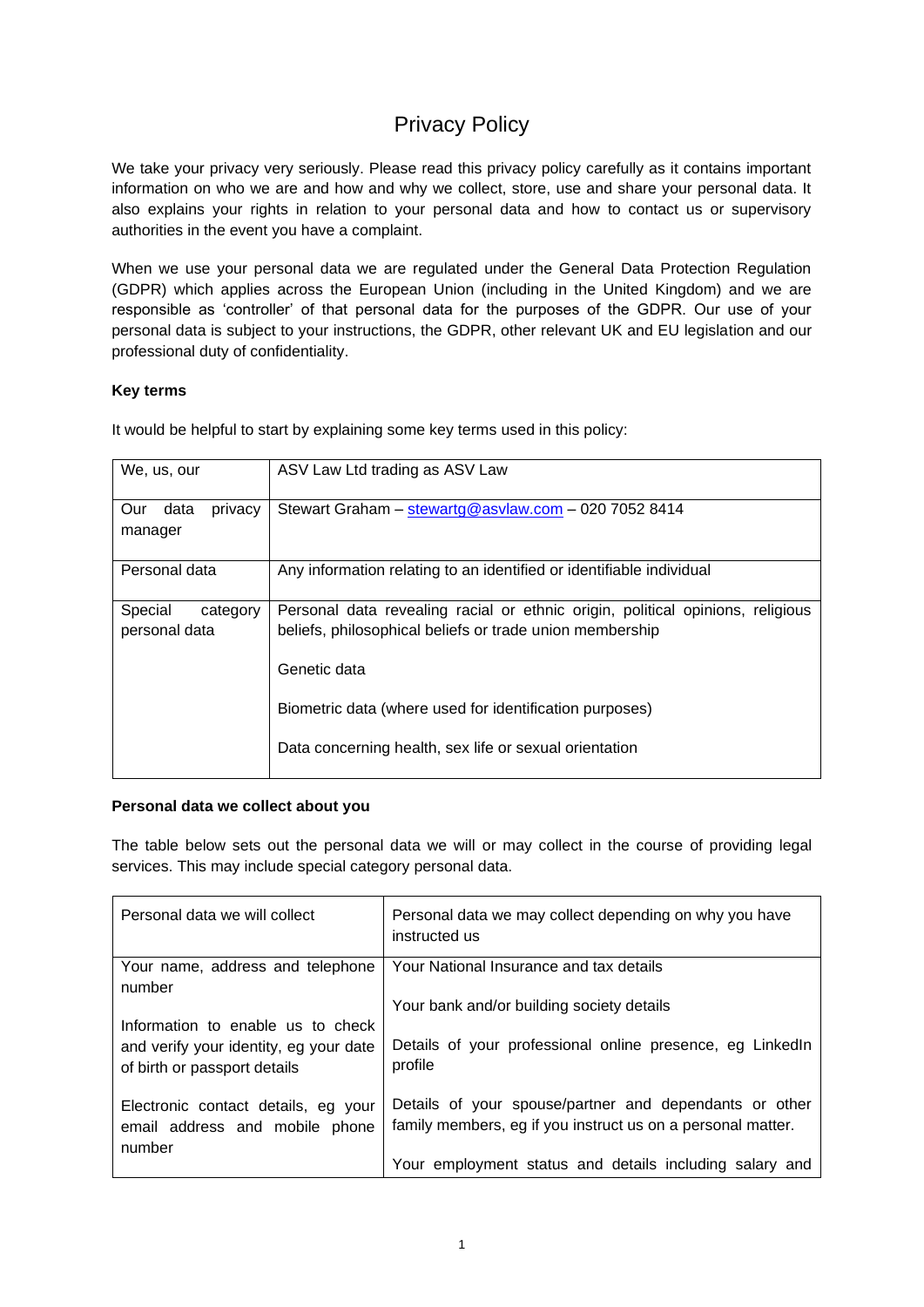| Personal data we will collect                                                                                                                          | Personal data we may collect depending on why you have<br>instructed us                                                                                                                                                                                                                 |
|--------------------------------------------------------------------------------------------------------------------------------------------------------|-----------------------------------------------------------------------------------------------------------------------------------------------------------------------------------------------------------------------------------------------------------------------------------------|
| Information relating to the matter in<br>which you are seeking our advice or<br>representation                                                         | benefits, eg if you instruct us on matter related to your<br>employment or in which your employment status or income<br>is relevant.                                                                                                                                                    |
| Information<br>enable<br>to<br><b>us</b><br>to<br>undertake a credit or other financial<br>checks on you                                               | Your nationality and immigration status and information from<br>related documents, such as your passport or other<br>identification, and immigration information.                                                                                                                       |
| Your financial details so far as<br>relevant to your instructions, eg the<br>source of your funds if you are<br>instructing on a financial transaction | Details of your pension arrangements, eg if you instruct us<br>on a pension matter or in relation to financial arrangements<br>following breakdown of a relationship                                                                                                                    |
|                                                                                                                                                        | Your employment records including, where relevant, records<br>to<br>sickness<br>and<br>attendance, performance,<br>relating<br>disciplinary, conduct and grievances, eg if you instruct us on<br>matter related to your employment or in which your<br>employment records are relevant. |
|                                                                                                                                                        | Your racial or ethnic origin, gender and sexual orientation,<br>religious or similar beliefs, eg if you instruct us on<br>discrimination claim.                                                                                                                                         |
|                                                                                                                                                        | Your trade union membership, eg if you instruct us on a<br>discrimination claim or your matter is funded by a trade<br>union.                                                                                                                                                           |
|                                                                                                                                                        | Personal identifying information, such as your eye colour or<br>your parents' names, eg if you instruct us to incorporate a<br>company for you.                                                                                                                                         |

This personal data is required to enable us to provide legal services. If you do not provide personal data we ask for, it may delay or prevent us from providing those services.

For information on why we use this personal data, see below: '**How and why we use personal data**' and '**How and why we use special category personal data**'.

# **How your personal data is collected**

We collect most of this information from you direct. However, we may also collect information:

- from publicly accessible sources, eg Companies House or HM Land Registry;
- directly from a third party, eg:
	- sanctions screening providers;
	- credit reference agencies;
	- client due diligence providers;
- from a third party with your consent, eg: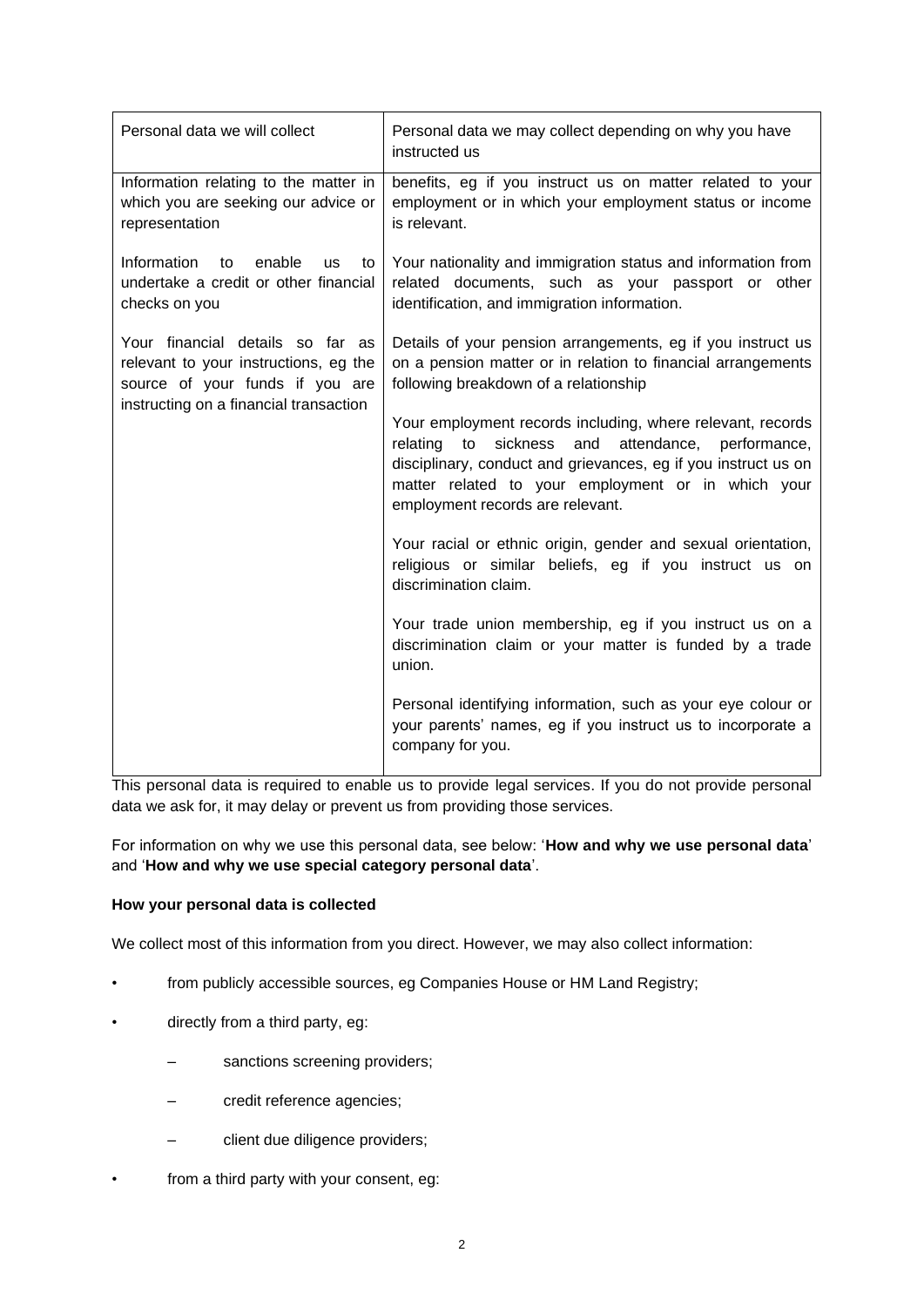- your bank or building society, another financial institution or advisor;
- consultants and other professionals we may engage in relation to your matter;
- your employer and/or trade union, professional body or pension administrators;
- your doctors, medical and occupational health professionals;
- via our website—we use cookies on our website (for more information on cookies, please see our cookie policy, which can be found on our website.
- via our information technology (IT) systems, eg:
	- case management, document management and time recording systems;
	- door entry systems and reception logs;
	- automated monitoring of our websites and other technical systems, such as our computer networks and connections, CCTV and access control systems, communications systems, email and instant messaging systems;

#### **How and why we use personal data**

Under data protection law, we can only use personal data if we have a proper reason for doing so, eg:

- to comply with our legal and regulatory obligations;
- for the performance of our contract with you or to take steps at your request before entering into a contract;
- for our legitimate interests or those of a third party; or
- where you have given consent.

A legitimate interest is when we have a business or commercial reason to use personal data, so long as this is not overridden by your own rights and interests.

The table below explains how we use personal data and our reasons for doing so:

| What we use personal data for                                                                                                                               | Our reasons                                                                                                                        |  |
|-------------------------------------------------------------------------------------------------------------------------------------------------------------|------------------------------------------------------------------------------------------------------------------------------------|--|
| To provide legal services to our clients                                                                                                                    | For the performance of our contract with our<br>client or to take steps at our client's request<br>before entering into a contract |  |
| Conducting checks to identify our clients and verify<br>their identity                                                                                      | To comply with our<br>legal and regulatory<br>obligations                                                                          |  |
| Screening for financial and other sanctions or<br>embargoes                                                                                                 |                                                                                                                                    |  |
| Other<br>processing necessary to comply<br>with<br>professional, legal and regulatory obligations that<br>apply to our business, eg under health and safety |                                                                                                                                    |  |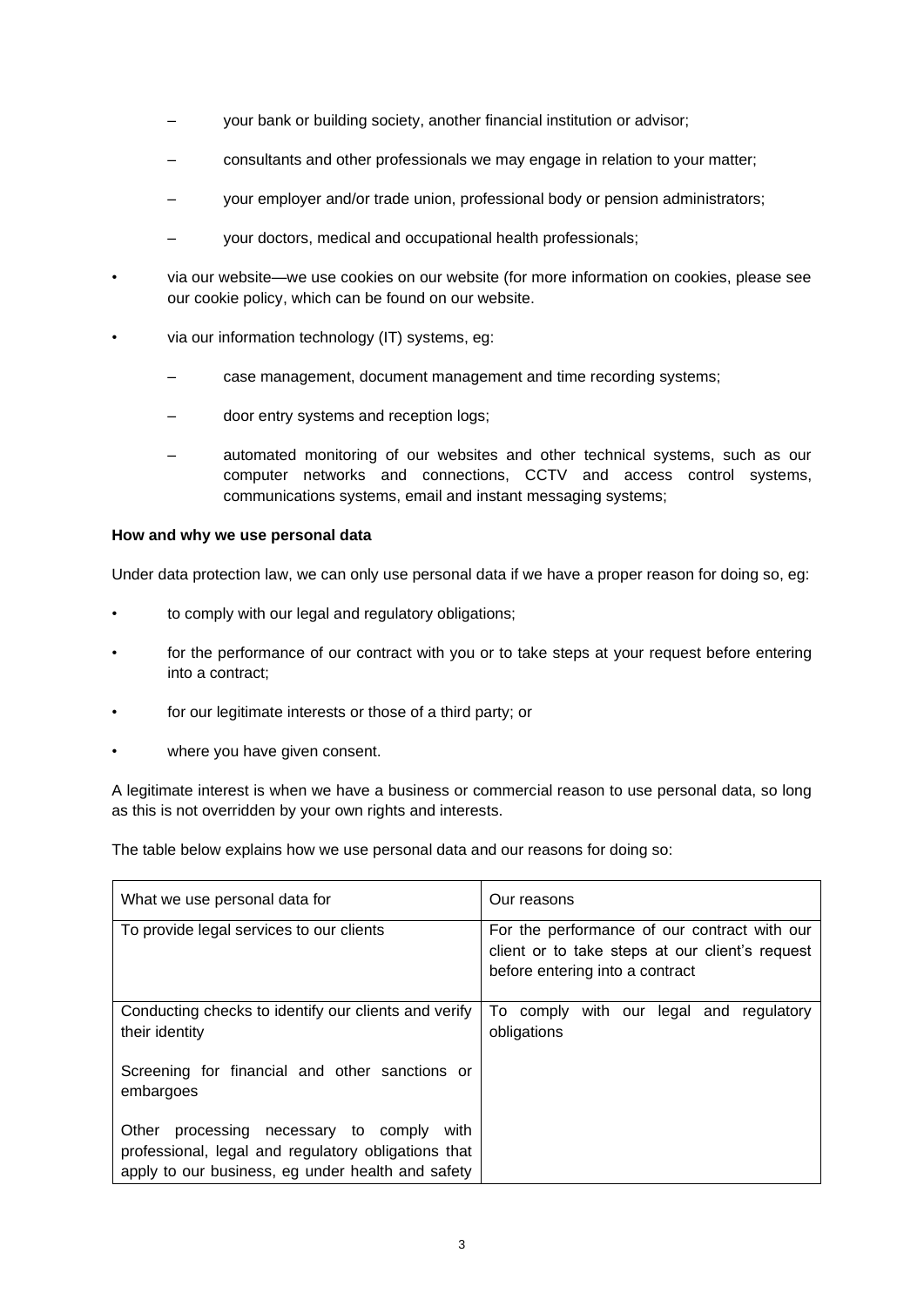| What we use personal data for                                                                                                                               | Our reasons                                                                                                                                                             |
|-------------------------------------------------------------------------------------------------------------------------------------------------------------|-------------------------------------------------------------------------------------------------------------------------------------------------------------------------|
| regulation or rules issued by our professional<br>regulator                                                                                                 |                                                                                                                                                                         |
| Gathering and providing information required by or<br>relating to audits, enquiries or investigations by<br>regulatory bodies                               | To comply with our legal and regulatory<br>obligations                                                                                                                  |
| Ensuring business policies are adhered to, eg<br>policies covering security and internet use                                                                | For our legitimate interests or those of a third<br>party, ie to make sure we are following our<br>own internal procedures so we can deliver the<br>best service to you |
| Operational reasons, such as improving efficiency,<br>training and quality control                                                                          | For our legitimate interests or those of a third<br>party, ie to be as efficient as we can so we can<br>deliver the best service for you at the best<br>price           |
| Ensuring the confidentiality<br>commercially<br>of<br>sensitive information                                                                                 | For our legitimate interests or those of a third<br>party, ie to protect our intellectual property and<br>other commercially valuable information                       |
|                                                                                                                                                             | To comply with our legal and regulatory<br>obligations                                                                                                                  |
| Statistical analysis to help us manage our practice,<br>eg in relation to our financial performance, client<br>base, work type or other efficiency measures | For our legitimate interests or those of a third<br>party, ie to be as efficient as we can so we can<br>deliver the best service for you at the best<br>price           |
| Preventing unauthorised access and modifications<br>to systems                                                                                              | For our legitimate interests or those of a third<br>party, ie to prevent and detect criminal activity<br>that could be damaging for us and for you                      |
|                                                                                                                                                             | To comply with our legal and regulatory<br>obligations                                                                                                                  |
| Updating and enhancing client records                                                                                                                       | For the performance of our contract with you<br>or to take steps at your request before entering<br>into a contract                                                     |
|                                                                                                                                                             | To comply with our legal and regulatory<br>obligations                                                                                                                  |
|                                                                                                                                                             | For our legitimate interests or those of a third<br>party, eg making sure that we can keep in<br>touch with our clients about existing and new<br>services              |
| Statutory returns                                                                                                                                           | To comply with our legal and regulatory<br>obligations                                                                                                                  |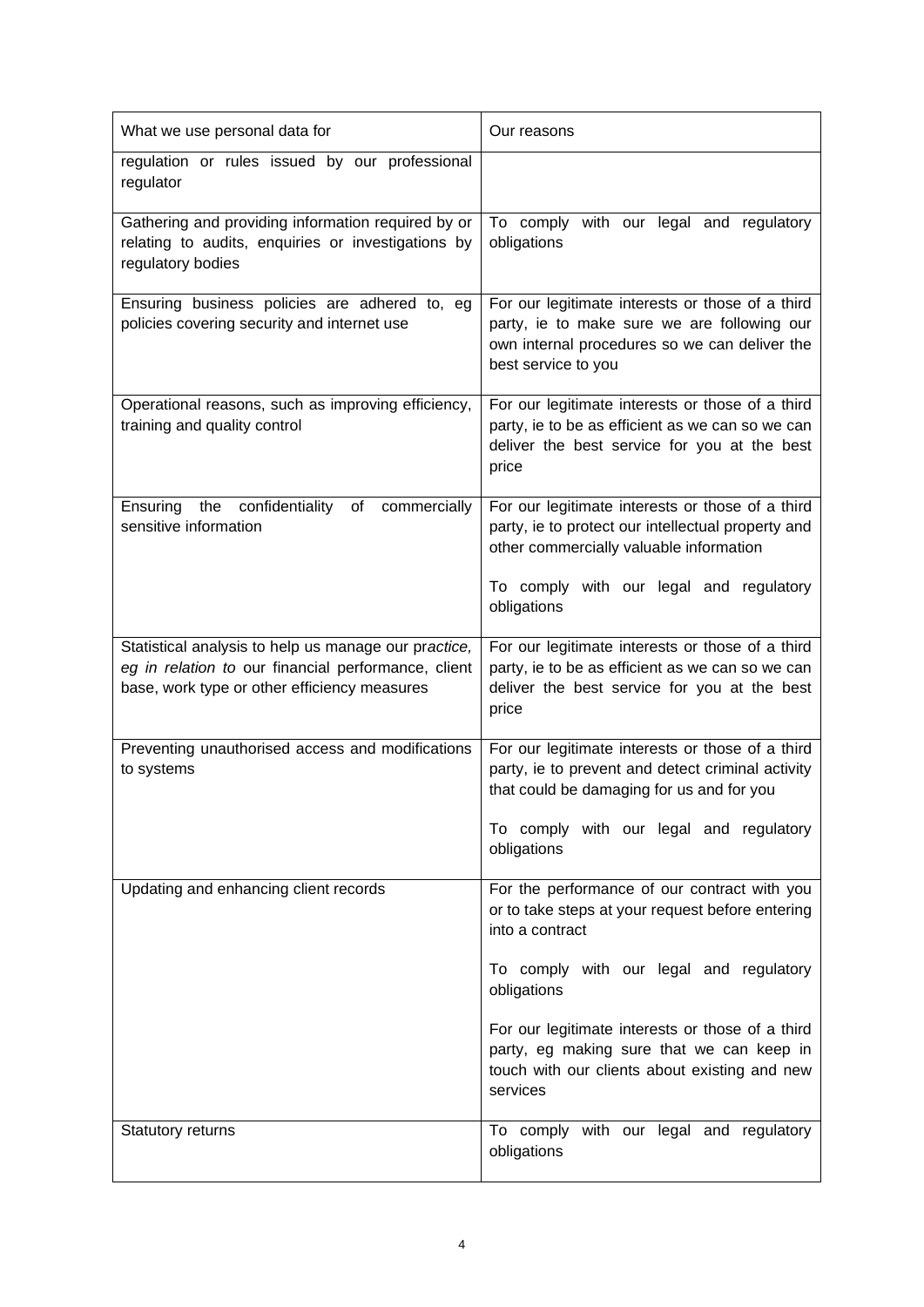| What we use personal data for                                                        | Our reasons                                                                                                                                                                                     |
|--------------------------------------------------------------------------------------|-------------------------------------------------------------------------------------------------------------------------------------------------------------------------------------------------|
| Ensuring<br>safe<br>working<br>practices,<br>staff<br>administration and assessments | To comply with our legal and regulatory<br>obligations                                                                                                                                          |
|                                                                                      | For our legitimate interests or those of a third<br>party, eg to make sure we are following our<br>own internal procedures and working efficiently<br>so we can deliver the best service to you |
| Marketing our services and those of selected third<br>parties to:                    | For our legitimate interests or those of a third<br>party, ie to promote our business to existing<br>and former clients                                                                         |
| -existing and former clients;                                                        |                                                                                                                                                                                                 |
| -third parties who have previously expressed an<br>interest in our services;         |                                                                                                                                                                                                 |
| -third parties with whom we have had no previous<br>dealings.                        |                                                                                                                                                                                                 |
| Credit reference checks via external<br>credit<br>reference agencies                 | For our legitimate interests or those of a third<br>party, ie for credit control and to ensure our<br>clients are likely to be able to pay for our<br>services                                  |
| External audits and quality checks, eg for the audit<br>of our accounts              | For our legitimate interests or those of a third<br>party, ie to maintain our accreditations so we<br>can demonstrate we operate at the highest<br>standards                                    |
|                                                                                      | To comply with our legal and regulatory<br>obligations                                                                                                                                          |

# **How and why we use special category personal data**

Under data protection law, we can only use special category personal data where:

- we have a proper reason for doing so (see above: **How and why we use personal data**), AND
- one of the 'grounds' for using special category personal data applies

There are ten potential grounds for using special category personal data under data protection law. Generally, where we use special category personal data, we will do so on the ground that this is necessary for establishing, exercising or defending legal claims. This includes using special category personal data, where necessary, for:

- actual or prospective court proceedings;
- obtaining legal advice; or
- establishing, exercising or defending legal rights in any other way.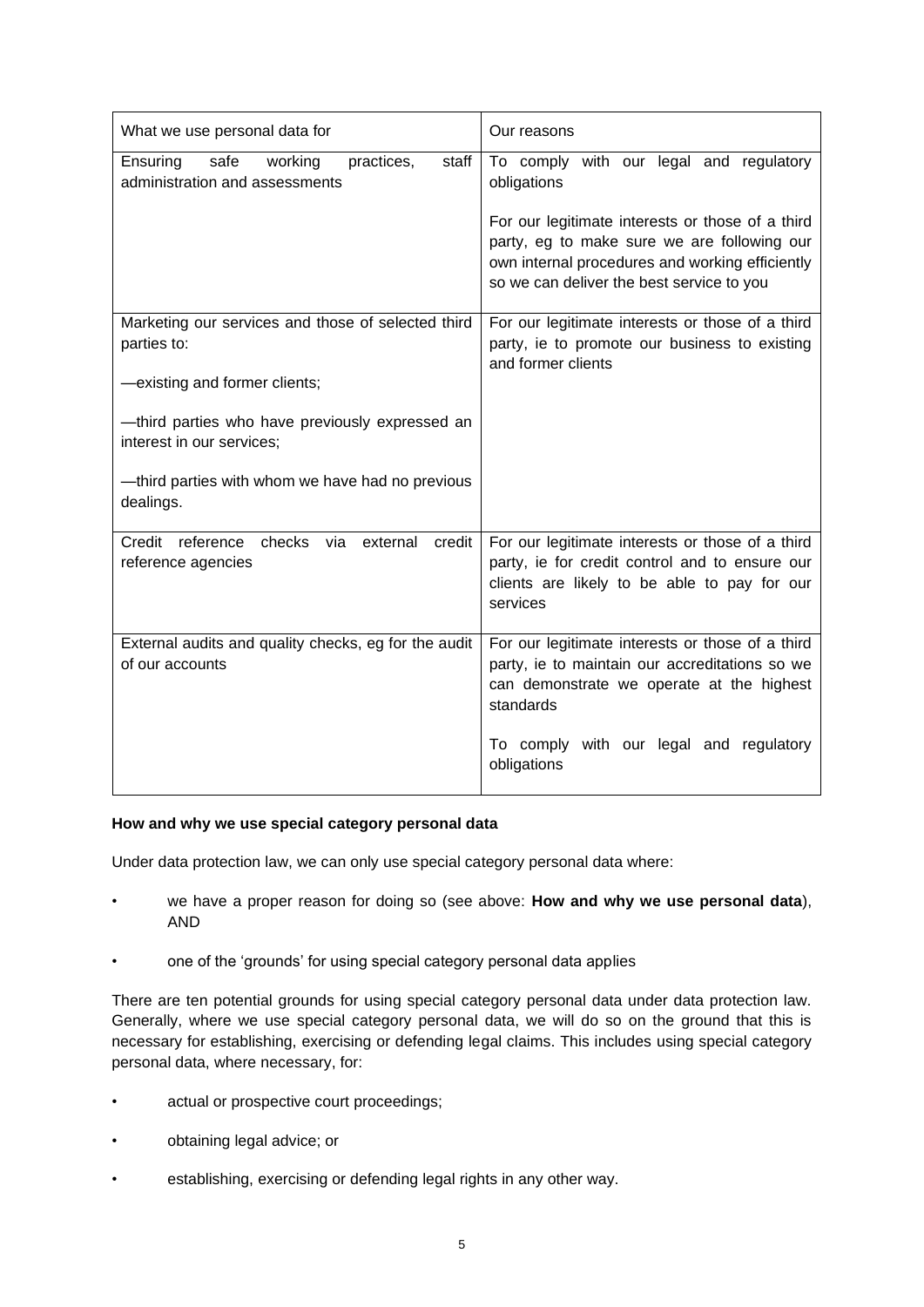Where this does not apply, we will seek explicit consent to process special category personal data.

#### **Promotional communications**

We may use your personal data to send you updates (by email, text message, telephone or post) about legal developments that might be of interest to you and/or information about our services, including exclusive offers, promotions or new services.

We have a legitimate interest in processing your personal data for promotional purposes (see above '**How and why we use your personal data**'). This means we do not usually need your consent to send you promotional communications. However, where consent is needed, we will ask for this consent separately and clearly.

We will always treat your personal data with the utmost respect and never share it with other organisations outside ASV Law for marketing purposes.

You have the right to opt out of receiving promotional communications at any time by:

- contacting us by emailing [info@asvlaw.com](mailto:info@asvlaw.com)
- using the 'unsubscribe' link in emails or 'STOP' number in texts

We may ask you to confirm or update your marketing preferences if you instruct us to provide further services in the future, or if there are changes in the law, regulation, or the structure of our business.

#### **Who we share your personal data with**

We routinely share personal data with:

- professional advisers who we instruct on your behalf or refer you to, eg barristers, accountants, tax advisors or other experts;
- other third parties where necessary to carry out your instructions eg Companies House;
- credit reference agencies;
- our insurers and brokers;
- external auditors, eg in relation the audit of our accounts;
- our bank:
- external service suppliers, representatives and agents that we use to make our business more efficient, eg typing services, marketing agencies, document collation or analysis suppliers;

We only allow our service providers to handle your personal data if we are satisfied they take appropriate measures to protect your personal data. We also impose contractual obligations on service providers relating to ensure they can only use your personal data to provide services to us and to you.

We may disclose and exchange information with law enforcement agencies and regulatory bodies to comply with our legal and regulatory obligations.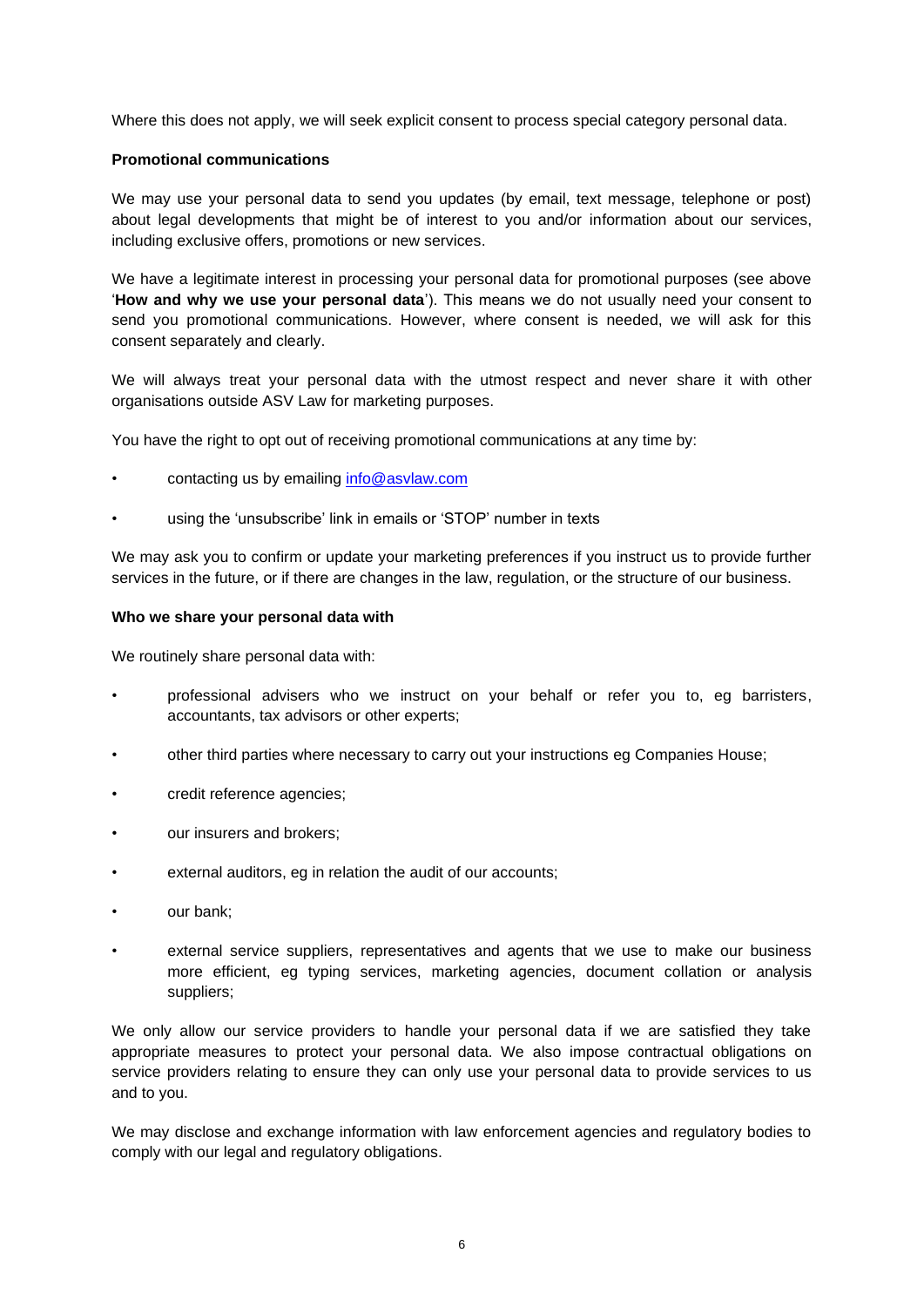We may also need to share some personal data with other parties, such as potential buyers of some or all of our business or during a re-structuring. Usually, information will be anonymised but this may not always be possible. The recipient of the information will be bound by confidentiality obligations.

We will not share your personal data with any other third party.

## **Where your personal data is held**

Information may be held at our offices and those of third party agencies, service providers, representatives and agents as described above (see '**Who we share your personal data with**').

Some of these third parties may be based outside the European Economic Area. For more information, including on how we safeguard your personal data when this occurs, see below: '**Transferring your personal data out of the UK and EEA**'.

#### **How long your personal data will be kept**

We will keep your personal data after we have finished advising or acting for you. We will do so for one of these reasons:

- to respond to any questions, complaints or claims made by you or on your behalf;
- to show that we treated you fairly;
- to keep records required by law

We will not retain your data for longer than necessary for the purposes set out in this policy. Different retention periods apply for different types of data.

# **Transferring your personal data out of the UK and EEA**

To deliver services to you, it is sometimes necessary for us to share your personal information outside the UK and/or European Economic Area (EEA), eg:

- with your and our service providers located outside the UK/EEA;
- if you are based outside the UK/EEA;
- where there is an international dimension to the services we are providing to you.

These transfers are subject to special rules under European and UK data protection law. This means we can only transfer your personal information to a country or international organisation outside the UK/EEA where:

- the European Commission has issued an 'adequacy decision' in relation to that country or international organisation; or
- there are appropriate safeguards in place, together with enforceable rights and effective legal remedies for data subjects; or
- a specific exception applies under data protection law

These are explained below.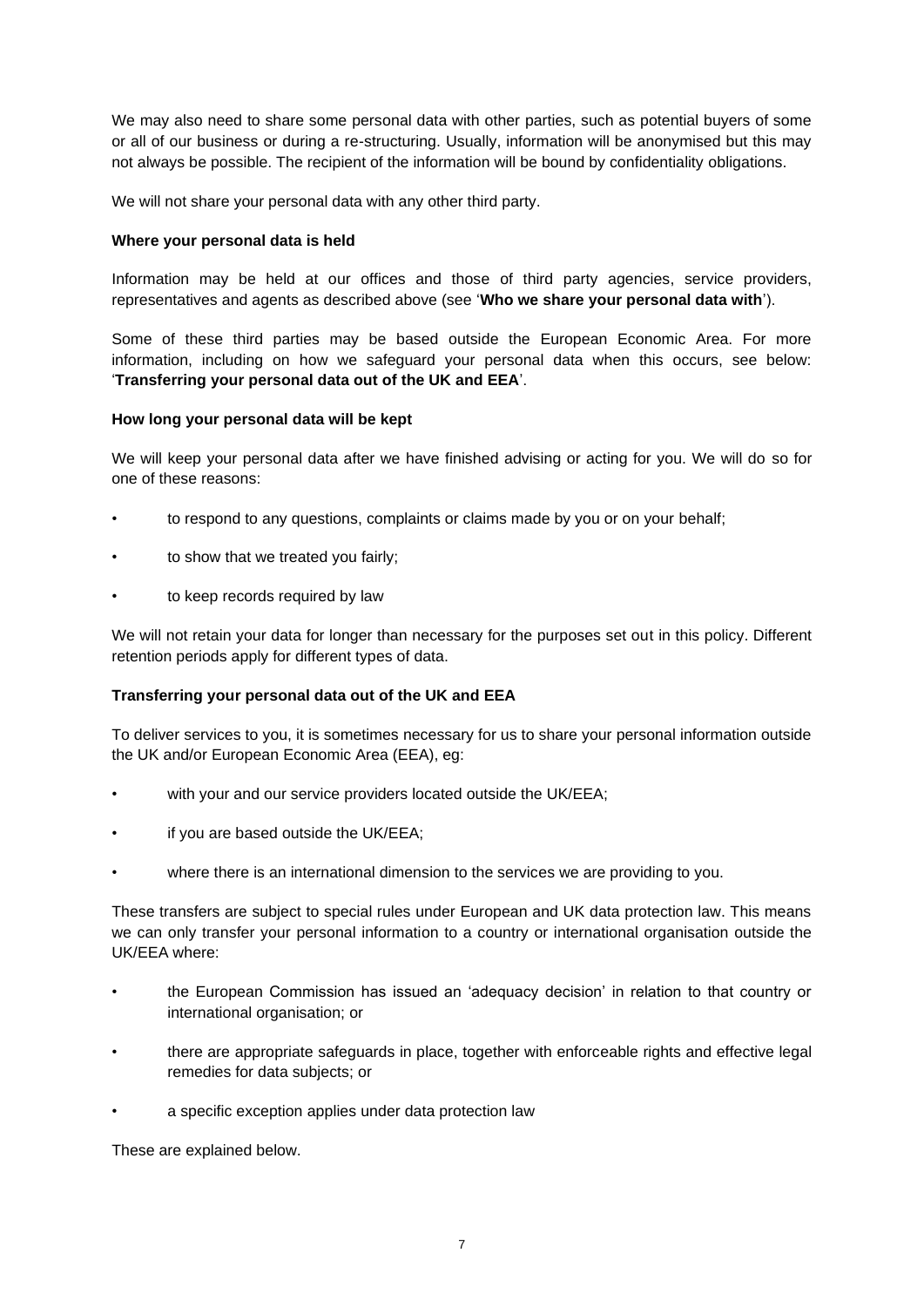## **European Commission adequacy decision**

The European Commission has the power to determine whether a country or international organisation provides an adequate level of protection for personal information and, if it does, to issue an 'adequacy decision'. The effect of such a decision is that personal information can flow from the UK/EEA to that country without any further safeguards being necessary.

It can take several years for the European Commission to issue an adequacy decision and only a small number of countries currently benefit from one.

We may transfer personal information to those countries that have the benefit of a European Commission adequacy decision

Other countries we are likely to transfer personal information to do not have the benefit of an adequacy decision. This does not necessarily mean they provide inadequate protection for personal information, but we must look at alternative grounds for transferring the personal information, such as implementing safeguards or relying on an exception, as explained below.

#### **Transfers with appropriate safeguards**

We may transfer your data to a third country on this ground where we are satisfied the transfer complies with data protection law, appropriate safeguards are in place, and enforceable rights and effective legal remedies are available for data subjects.

The safeguards will usually include using standard data protection contract clauses approved by the European Commission.

#### **Transfers under an exception**

In the absence of an adequacy decision or appropriate safeguards, we may transfer personal information to a third country or international organisation where an exception applies under relevant data protection law, eg:

- you have explicitly consented to the proposed transfer after having been informed of the possible risks;
- the transfer is necessary for the performance of a contract between us or to take pre-contract measures at your request;
- the transfer is necessary for a contract in your interests, between us and another person; or
- the transfer is necessary to establish, exercise or defend legal claims

We may also transfer information for the purpose of our compelling legitimate interests, so long as those interests are not overridden by your interests, rights and freedoms. Specific conditions apply to such transfers and we will provide relevant information if and when we seek to transfer your personal information on this ground.

#### **Further information**

If you would like further information about data transferred outside the UK or EEA, please contact us.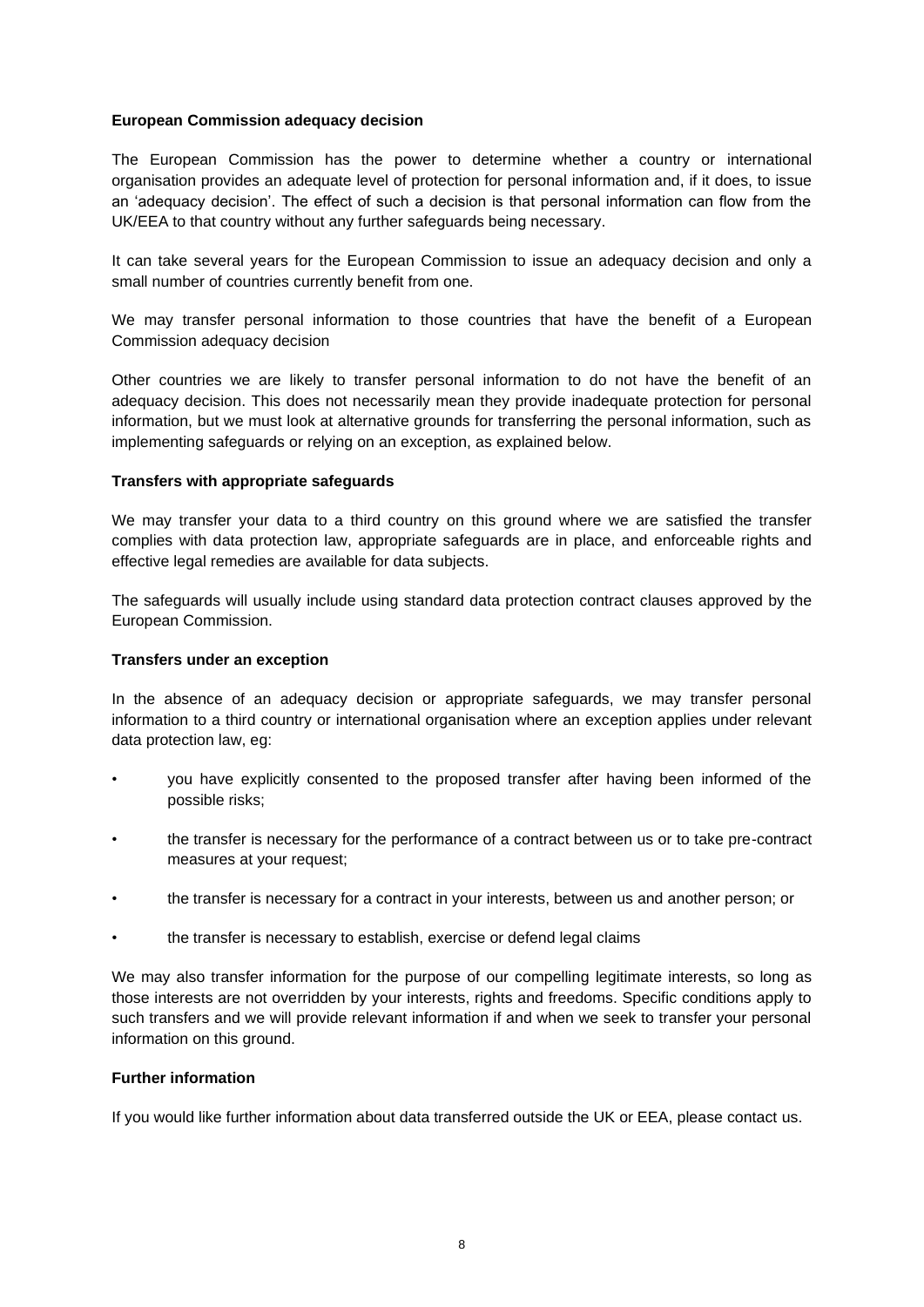# **Your rights**

You have the following rights, which you can exercise free of charge:

| Access                                                                         | The right to be provided with a copy of your personal data                                                                                                                                   |
|--------------------------------------------------------------------------------|----------------------------------------------------------------------------------------------------------------------------------------------------------------------------------------------|
| Rectification                                                                  | The right to require us to correct any mistakes in your personal data                                                                                                                        |
| To be forgotten                                                                | The right to require us to delete your personal data-in certain<br>situations                                                                                                                |
| Restriction of processing                                                      | The right to require us to restrict processing of your personal data-in<br>certain circumstances, eg if you contest the accuracy of the data                                                 |
| Data portability                                                               | The right to receive the personal data you provided to us, in a<br>structured, commonly used and machine-readable format and/or<br>transmit that data to a third party-in certain situations |
| To object                                                                      | The right to object:                                                                                                                                                                         |
|                                                                                | -at any time to your personal data being processed for direct<br>marketing (including profiling);                                                                                            |
|                                                                                | -in certain other situations to our continued processing of your<br>personal data, eg processing carried out for the purpose of our<br>legitimate interests.                                 |
| subject<br>be<br>Not<br>to<br>to<br>individual<br>automated<br>decision making | The right not to be subject to a decision based solely on automated<br>processing (including profiling) that produces legal effects concerning<br>you or similarly significantly affects you |

For further information on each of those rights, including the circumstances in which they apply, please contact us or see the Guidance from the UK Information Commissioner's Office (ICO) on individuals' rights under the General Data Protection Regulation.

If you would like to exercise any of those rights, please:

- email our Data Privacy Manager:
- let us have enough information to identify you (eg your full name, address and client or matter reference number)*;*
- let us have proof of your identity and address (a copy of your driving licence or passport and a recent utility or credit card bill); and
- let us know what right you want to exercise and the information to which your request relates.

# **Keeping your personal data secure**

We have appropriate security measures to prevent personal data from being accidentally lost, used or accessed unlawfully. We limit access to your personal data to those who have a genuine business need to access it. Those processing your information will do so only in an authorised manner and are subject to a duty of confidentiality.